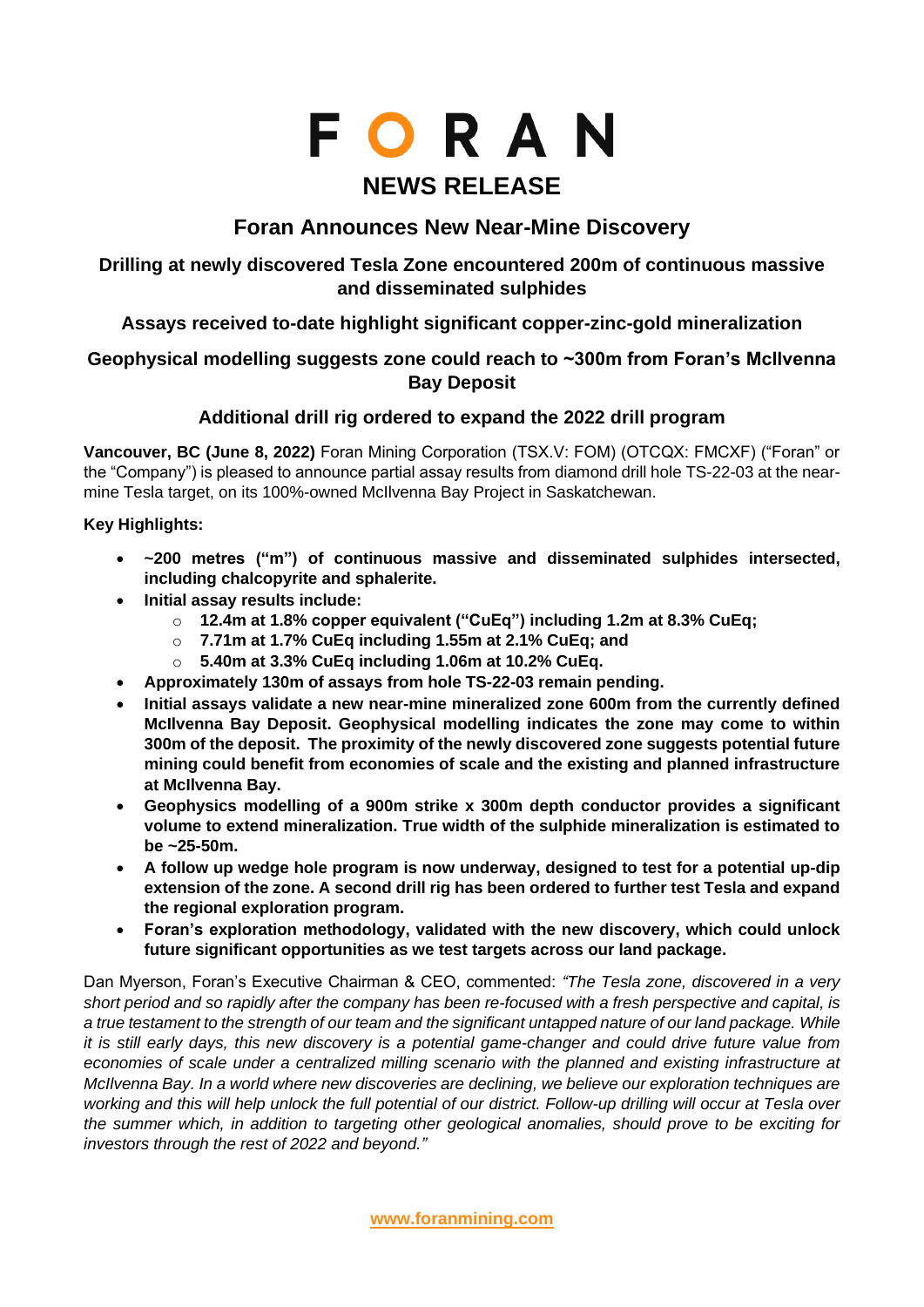**Figure 1 – Plan View of Tesla and McIlvenna Bay**



## **Tesla Background**

The Tesla modelled conductor begins ~300m north of the McIlvenna Bay deposit and was initially interpreted from magnetic and fixed-loop surface electromagnetic ("EM") data combined with our geological knowledge of the project area. An initial hole, TS-21-01, was drilled as a platform for downhole geophysics and, based on borehole EM modelling, the target was refined. Follow-up hole TS-21-02 deviated and was abandoned at 45m. The hole was restarted as TS-22-03, which successfully intercepted the mineralization located approximately 600m north of McIlvenna Bay, as shown in Figure 1 above.

Based on our current understanding of the anomaly, geophysics outlines potential dimensions of ~900m strike by 300m depth. True width of the sulphide mineralization is estimated to be  $\sim$ 25-50m, however follow-up drilling is required to generate an accurate determination of geometry. This discovery hole, in conjunction with the interpretation of the geophysics, indicates potential for mineralization on multiple horizons for approximately 1km along strike to the northwest from McIlvenna Bay, which also remains open. Additional drilling will be required to develop a full understanding of the new zone and its relationship to the known deposit.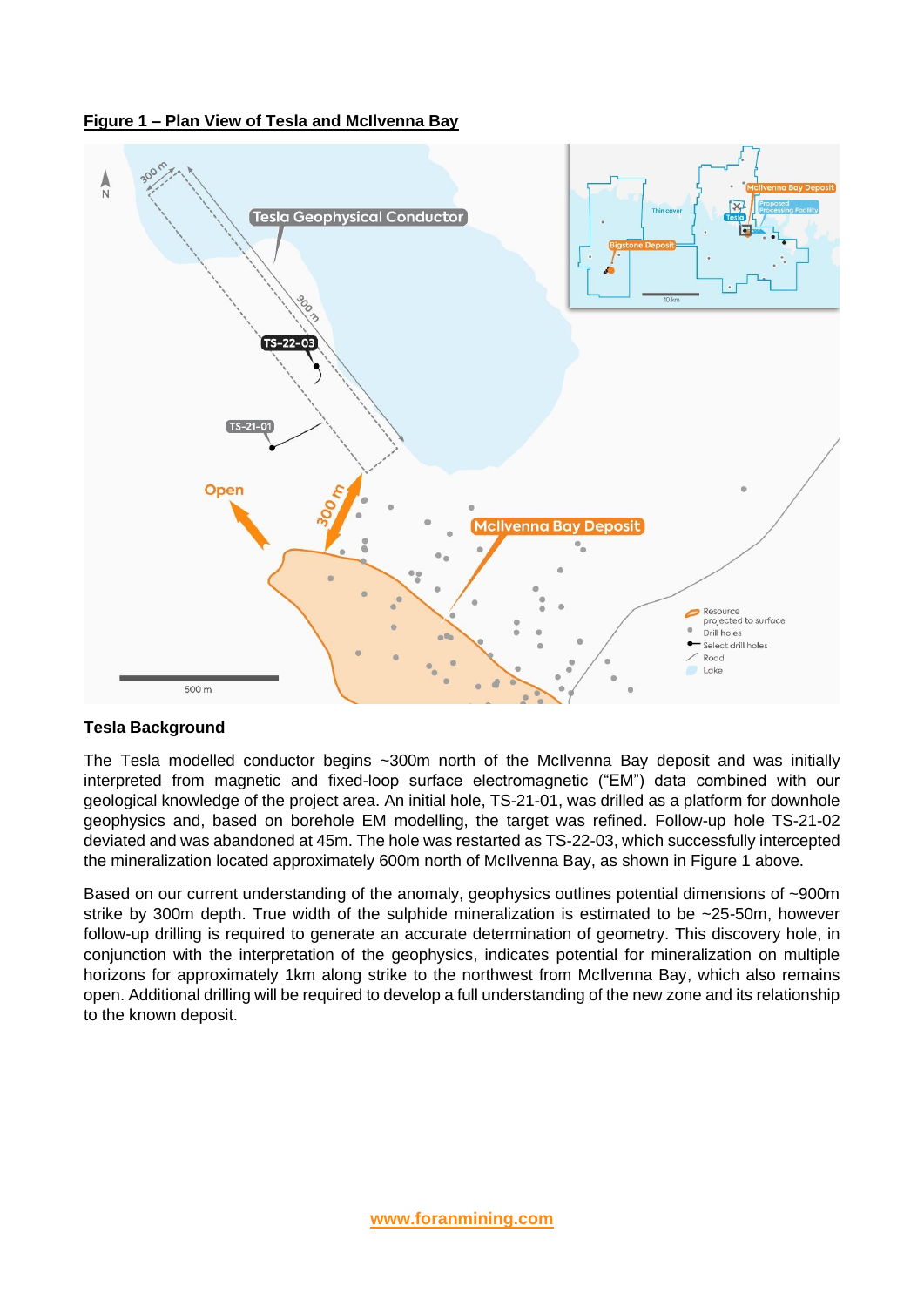| Hole             | From m | $To$ _m | Interval m | Cu <sub>%</sub> | $Zn$ % | Au $g/t$ | CuEq % |
|------------------|--------|---------|------------|-----------------|--------|----------|--------|
| TS-22-03         | 866.05 | 878.44  | 12.39      | 1.64            | 0.17   | 0.30     | 1.8    |
| <b>Including</b> | 872.24 | 873.44  | 1.20       | 7.80            | 0.64   | 0.61     | 8.3    |
| $TS-22-03$       | 914.16 | 917.26  | 3.10       | 2.19            | 0.08   | pending  | 2.2    |
| <b>Including</b> | 915.68 | 917.26  | 1.58       | 3.57            | 0.12   | pending  | 3.6    |
| $TS-22-03$       | 927.11 | 928.88  | 1.77       | 1.39            | 8.99   | 0.13     | 4.8    |
| <b>Including</b> | 927.92 | 928.88  | 0.96       | 1.49            | 15.88  | 0.17     | 7.5    |
| $TS-22-03$       | 933.00 | 940.71  | 7.71       | 0.98            | 1.50   | 0.29     | 1.7    |
| <b>Including</b> | 939.16 | 940.71  | 1.55       | 0.35            | 4.16   | 0.32     | 2.1    |
| $TS-22-03$       | 948.15 | 953.14  | 4.99       | 0.71            | 2.62   | 0.32     | 1.8    |
| <b>Including</b> | 948.15 | 950.15  | 2.00       | 1.36            | 1.58   | 0.45     | 2.2    |
| And              | 950.15 | 953.14  | 2.99       | 0.28            | 3.31   | 0.23     | 1.6    |
| $TS-22-03$       | 955.14 | 960.54  | 5.40       | 2.29            | 1.66   | 0.96     | 3.3    |
| <b>Including</b> | 959.09 | 960.15  | 1.06       | 7.19            | 3.62   | 3.63     | 10.2   |

#### **Table 1 – Tesla Assay Results**

*Note: Intersections are not true width. Intervals composited using a 0.5% Cu cut-off grade. Results are preliminary with the analysis of additional elements (including gravimetric finish for Au results >1 g/t) pending, along with the results for the remaining samples for TS-21-03.<sup>1</sup>Copper Equivalent values calculated using metal prices of \$4.00/lb Cu, \$1.50/lb Zn and \$1,800/ounce Au.* 

Hole TS-22-03 was drilled to a depth of 1,256m, targeting a downhole EM conductor. Visually significant chalcopyrite & sphalerite have been identified within the zone of sulphides intersected from 822m to 1,022m (~200m). Assays received to date represent two sub-intervals of the sulphide intercept. Samples from the remainder of the hole, consisting of ~130 meters, have been submitted for analysis and results are pending.

A preliminary geological assessment of the new zone indicates the presence of multiple overprinting events of sulphide mineralization and alteration, as well as remobilization of copper and zinc sulphides, similar to other notable VHMS deposits along the Flin Flon greenstone belt.

The discovery of Tesla validates Foran's exploration methodology of integrating innovative geophysical interpretation with geological understanding of the area. Foran continues to explore and test multiple targets both at McIlvenna Bay and other brownfields areas in the Hanson Lake District.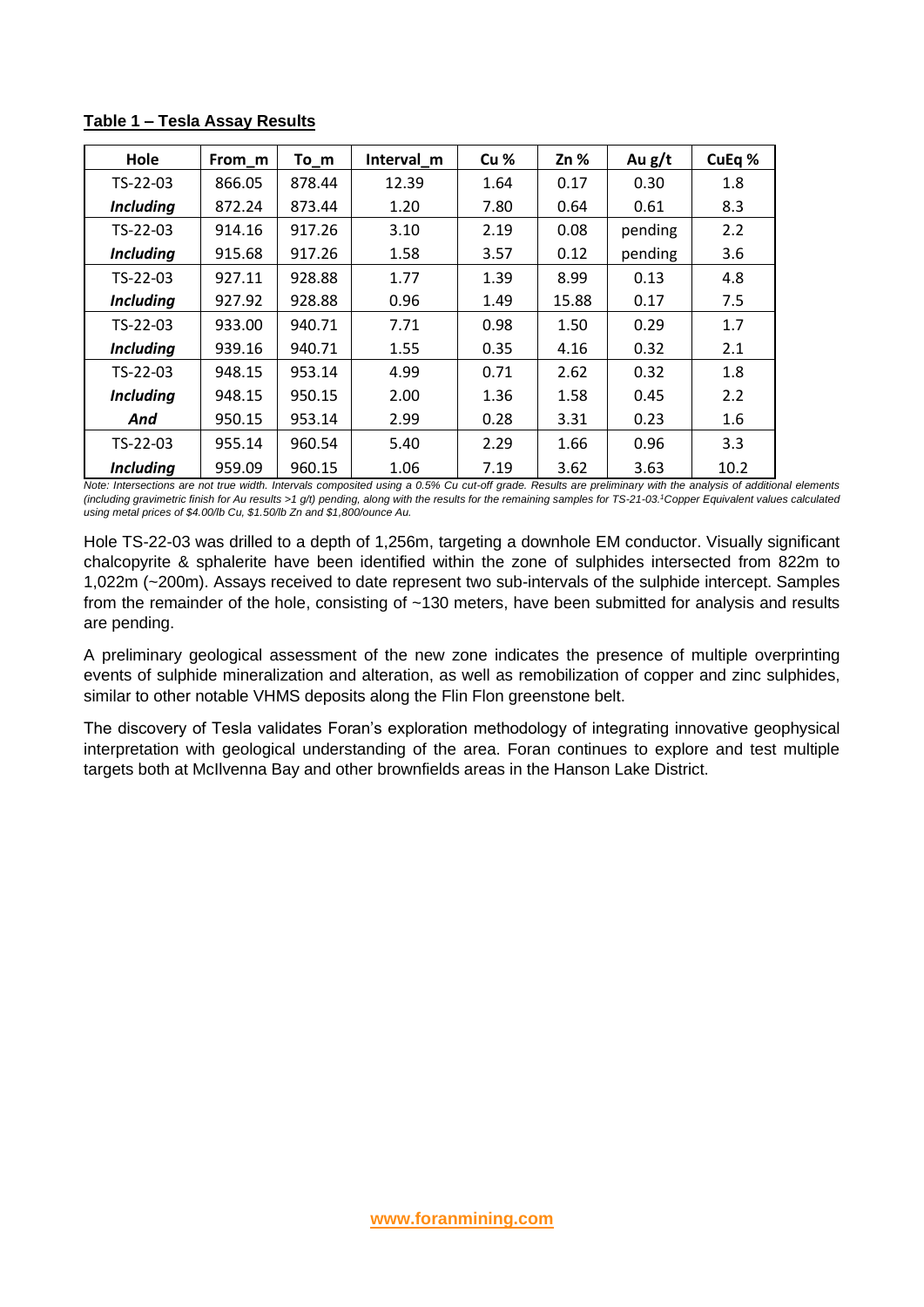## **Figure 2 – Cross Section of Tesla**



## **Summer Drill Program Underway**

Foran is currently in the process of completing a wedge off hole TS-22-03, which is planned to intersect the discovery zone 75m up-dip of the recent intersection. The company plans to drill an additional ~3,000m on Tesla by the end of 2022, evaluating the new discovery and new exploration space in and around McIlvenna Bay. This is additional to ~7,000m of planned drill testing of established targets at Bigstone and Marconi on our Bigstone Property, 25km west of McIlvenna Bay, and drilling at the Flinty Prospect located 7km SE of McIlvenna Bay.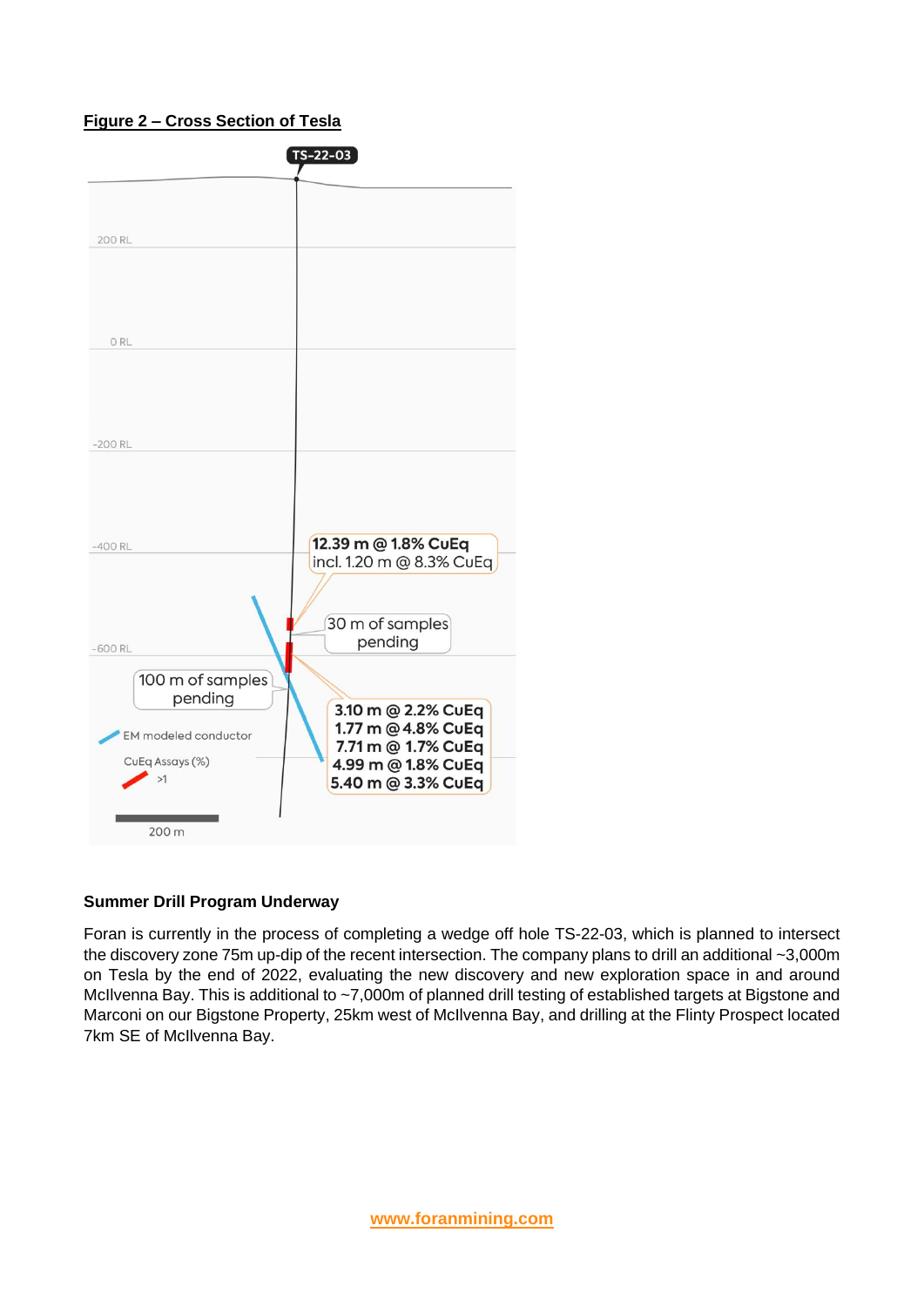## **Quality Assurance and Quality Control**

Drilling was completed using NQ size diamond drill core and core was logged by employees of the Company. During the logging process, mineralized intersections were marked for sampling and given unique sample numbers. Sampled intervals were sawn in half using a diamond blade saw. One half of the sawn core was placed in a plastic bag with the sample tag and sealed, while the second half was returned to the core box for storage on site. Sample assays are performed by the Saskatchewan Research Council ("SRC") Geoanalytical Laboratory in Saskatoon, Saskatchewan. SRC is a Canadian accredited laboratory (ISO/IEC 17025:2017) and independent of Foran. Analysis for Ag, Cu, Pb and Zn is performed using ICP-OES after total multi-acid digestion. Au analysis is completed by fire assay with ICP-OES finish. Any samples which return results greater than 1.0 g/t Au are re-run using gravimetric finish. A complete suite of QA/QC reference materials (standards, blanks, field and pulp duplicates) are included in each batch of samples processed by the laboratory. The results of the assaying of the QA/QC material included in each batch are tracked to ensure the integrity of the assay data.

### **Qualified Person**

Mr. Roger March, P. Geo., Senior Geoscientist for Foran, is the Qualified Person for all technical information herein and has reviewed and approved the technical information in this release.

#### **FOR ADDITIONAL INFORMATION:**

Jonathan French, CFA Director, Investor Relations 409 Granville Street, Suite 904 Vancouver, BC, Canada, V6C 1T2 [jfrench@foranmining.com](mailto:jfrench@foranmining.com)

Media **Media Enquiries:** SEC Newgate George Esmond/ Peter Tulupman [Foran@secnewgate.co.uk](mailto:Foran@secnewgate.co.uk)

#### **About Foran Mining**

Foran Mining is a copper-zinc-gold-silver exploration and development company, committed to supporting a greener future, empowering communities and creating circular economies which create value for all our stakeholders, while also safeguarding the environment. The McIlvenna Bay project is located entirely within the documented traditional territory of the Peter Ballantyne Cree Nation. The Company also owns the Bigstone project, a resource-development stage deposit located 25km southwest of its McIlvenna Bay project.

McIlvenna Bay is a copper-zinc-gold-silver rich VHMS deposit intended to be the centre of a new mining camp in a prolific district that has already been producing for 100 years. McIlvenna Bay sits just 65km West of Flin Flon, Manitoba and is part of the world class Flin Flon Greenstone Belt that extends from Snow Lake, Manitoba, through Flin Flon to Foran's ground in eastern Saskatchewan, a distance of over 225km.

McIlvenna Bay is the largest undeveloped VHMS deposit in the region. The Company announced the results from its Feasibility Study on February 28, 2022, outlining that current mineral reserves would support an 18-year mine life producing an average of 65 million pounds of copper equivalent annually. The Company filed a NI 43-101 Technical Report for the McIlvenna Bay Feasibility Study on April 14, 2022. The Company filed a NI 43-101 Technical Report for the Bigstone Deposit resource estimate on February 11, 2022.

Foran trades on the TSX.V under the symbol "FOM" and on the OTCQX under the symbol "FMCXF".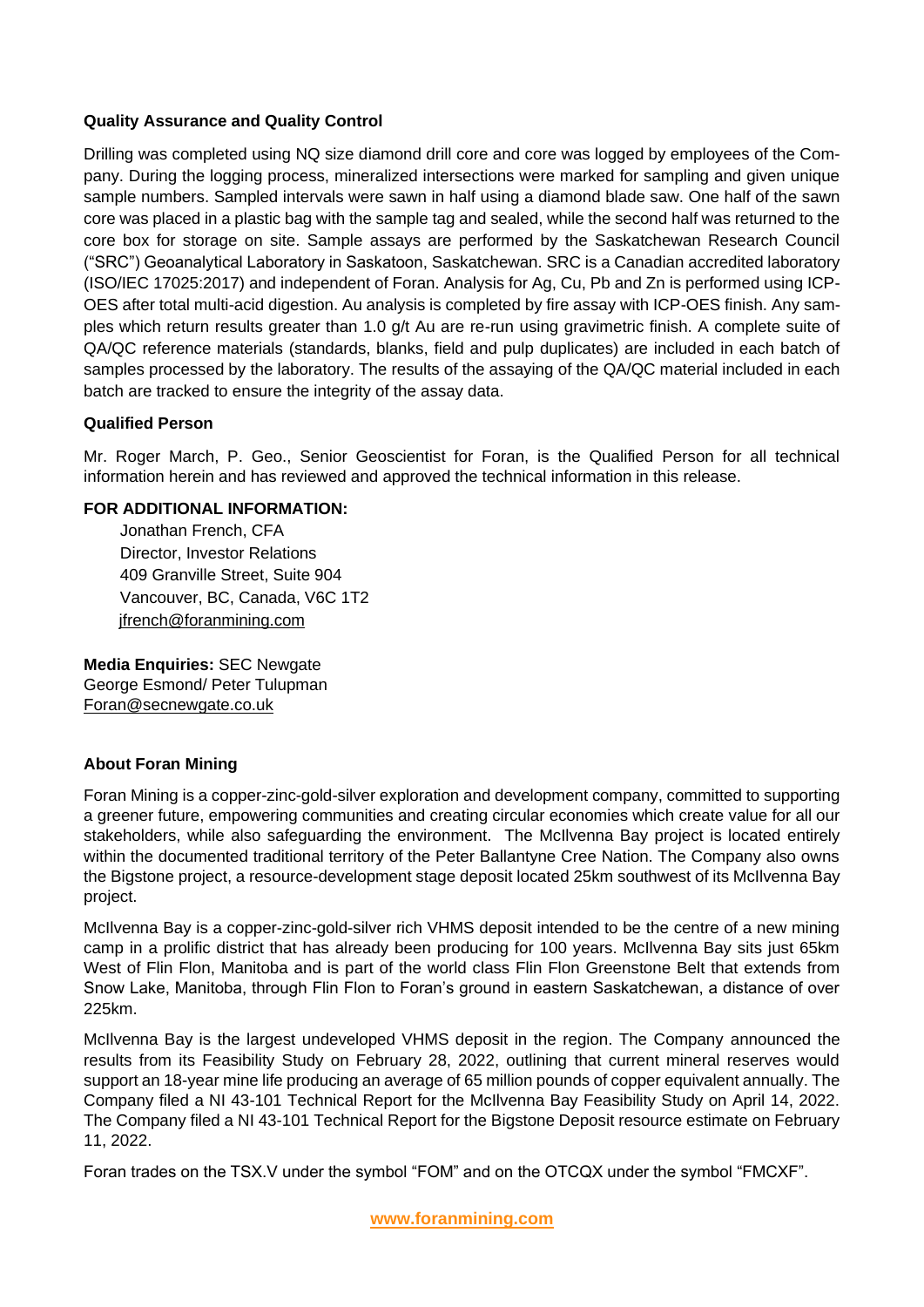Neither the TSX-V nor its Regulation Services Provider (as that term is defined in the policies of the TSX-V) accepts responsibility for the adequacy of this release. No stock exchange, securities commission or other regulatory authority has approved or disapproved the information contained herein.

#### **Forward Looking Statements**

### CAUTIONARY NOTE REGARDING FORWARD LOOKING STATEMENTS

This news release contains "forward-looking information" (also referred to as "forward looking statements"), which relate to future events or future performance and reflect management's current expectations and assumptions. Often, but not always, forward-looking statements can be identified by the use of words such as "plans", "hopes", "expects", "is expected", "budget", "scheduled", "estimates", "forecasts", "intends", "anticipates", or "believes" or variations (including negative variations) of such words and phrases, or state that certain actions, events or results "may", "could", "would", "might" or "will" be taken, occur or be achieved. Such forward-looking statements reflect management's current beliefs and are based on assumptions made by and information currently available to the Company. All statements, other than statements of historical fact, are forward-looking statements or information. Forward-looking statements or information in this news release relate to, among other things: the Company's ability to develop the McIlvenna Bay Project and to achieve the results outlined in the FS; and the ability to raise capital to fund construction and development of the McIlvenna Bay Project.

These forward-looking statements and information reflect the Company's current views with respect to future events and are necessarily based upon a number of assumptions that, while considered reasonable by the Company, are inherently subject to significant operational, business, economic and regulatory uncertainties and contingencies. These assumptions include: our mineral reserve and resource estimates and the assumptions upon which they are based, including geotechnical and metallurgical characteristics of rock confirming to sampled results and metallurgical performance; tonnage of ore to be mined and processed; ore grades and recoveries; assumptions and discount rates being appropriately applied to the technical studies; success of the Company's projects, including the McIlvenna Bay Project; prices for zinc, copper, gold and silver remaining as estimated; currency exchange rates remaining as estimated; availability of funds for the Company's projects; capital decommissioning and reclamation estimates; mineral reserve and resource estimates and the assumptions upon which they are based; prices for energy inputs, labour, materials, supplies and services (including transportation); no labour-related disruptions; no unplanned delays or interruptions in scheduled construction and production; all necessary permits, licenses and regulatory approvals are received in a timely manner; and the ability to comply with environmental, health and safety laws. The foregoing list of assumptions is not exhaustive.

The Company cautions the reader that forward-looking statements and information include known and unknown risks, uncertainties and other factors that may cause actual results and developments to differ materially from those expressed or implied by such forward-looking statements or information contained in this news release and the Company has made assumptions and estimates based on or related to many of these factors. Such factors include, without limitation: the projected and actual effects of the COVID-19 coronavirus on the factors relevant to the business of the Corporation, including the effect on supply chains, labour market, currency and commodity prices and global and Canadian capital markets, fluctuations in zinc, copper, gold and silver prices; fluctuations in prices for energy inputs, labour, materials, supplies and services (including transportation); fluctuations in currency markets (such as the Canadian dollar versus the U.S. dollar); operational risks and hazards inherent with the business of mining (including environmental accidents and hazards, industrial accidents, equipment breakdown, unusual or unexpected geological or structure formations, cave-ins, flooding and severe weather); inadequate insurance, or the inability to obtain insurance, to cover these risks and hazards; our ability to obtain all necessary permits, licenses and regulatory approvals in a timely manner; changes in laws, regulations and government practices in Canada, including environmental, export and import laws and regulations; legal restrictions relating to mining; risks relating to expropriation; increased competition in the mining industry for equipment and qualified personnel; the availability of additional capital; title matters and the additional risks identified in our filings with Canadian securities regulators on SEDAR in Canada (available at [www.sedar.com\)](http://www.sedar.com/).

**[www.foranmining.com](http://www.foranmining.com/)**